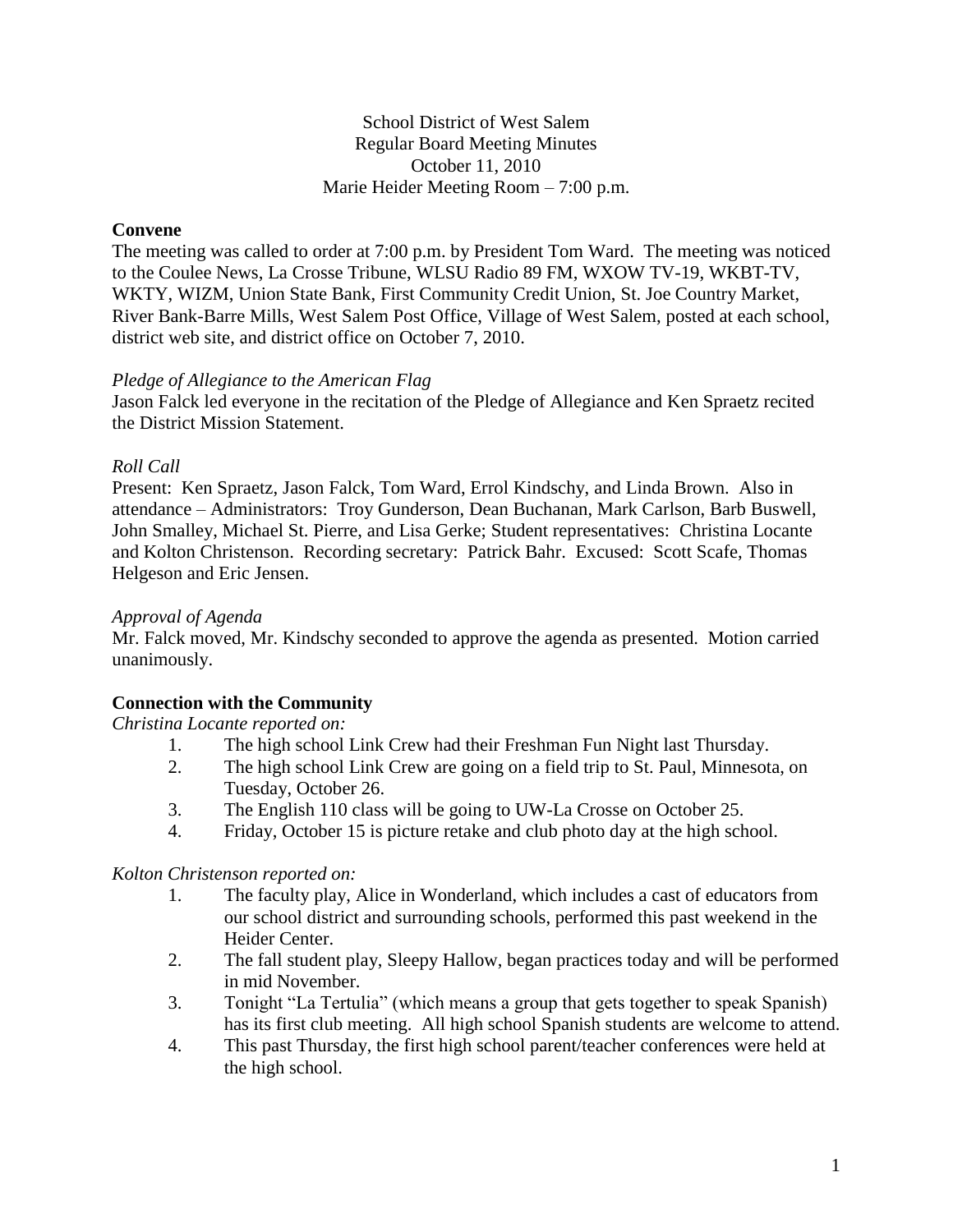- 5. The junior class had the opportunity to attend a Career Expo at the La Crosse Center.
- 6. This Friday, the senior class will be taking their annual class photo at the Neshonoc Campground.
- 7. This Wednesday, 25 juniors will be taking the PSAT. This test allows them to be placed in the running for the National Merit Scholarship.

## *Correspondence—None*

*Public comments on non-agenda items—*None.

*Written and Oral Reports* Finance Committee – no meeting to report on.

Policy Committee – Mr. Ward reported that the committee met twice and policies will be coming forward for first reading. The committee is working their way through the 100's section.

The administrator reports were reviewed. Mrs. Gerke reviewed the elementary school spelling program and Mr. Carlson showed the board the certificate which was received from the Senior Project Center, recognizing the high school as a Nationally Certified Senior Project High School.

## **Consent Agenda**

Mr. Kindschy moved, Mr. Spraetz seconded to approve the minutes of the Regular Board meeting of September 27, 2010, and the invoices to be paid. Motion carried unanimously.

# **Discussion/Action Items:**

Mrs. Brown moved, Mr. Falck seconded to accept the donation from the Knights of Columbus for special education programming. Motion carried unanimously.

Mr. Smalley and Mr. Buchanan introduced the following new teachers to the board: Stephanie Zais, Jennifer Wheeler, Jennifer Mick, Ruby Kerkman, Becky Tower, Erika Olson, and Stacy Rel.

Mr. Spraetz moved, Mrs. Brown seconded to waive the fee for this year and appoint a committee of administrators to meet with the village and come up with a solution. Mrs. Brown moved, Mr. Falck seconded to amend the motion to include: for all of the recreation department's events that are printed. A vote on the amendment was approved. A vote on the full motion carried unanimously. The committee will consist of Superintendent Troy Gunderson and Associate Principals Barb Buswell and Lisa Gerke.

Mr. Kindschy moved, Mrs. Brown seconded to approve the second semester Youth Options requests as presented. Motion carried unanimously.

Mrs. Brown moved, Mr. Falck seconded to accept the resignation of Veronica Iverson, high school food service. Motion carried unanimously.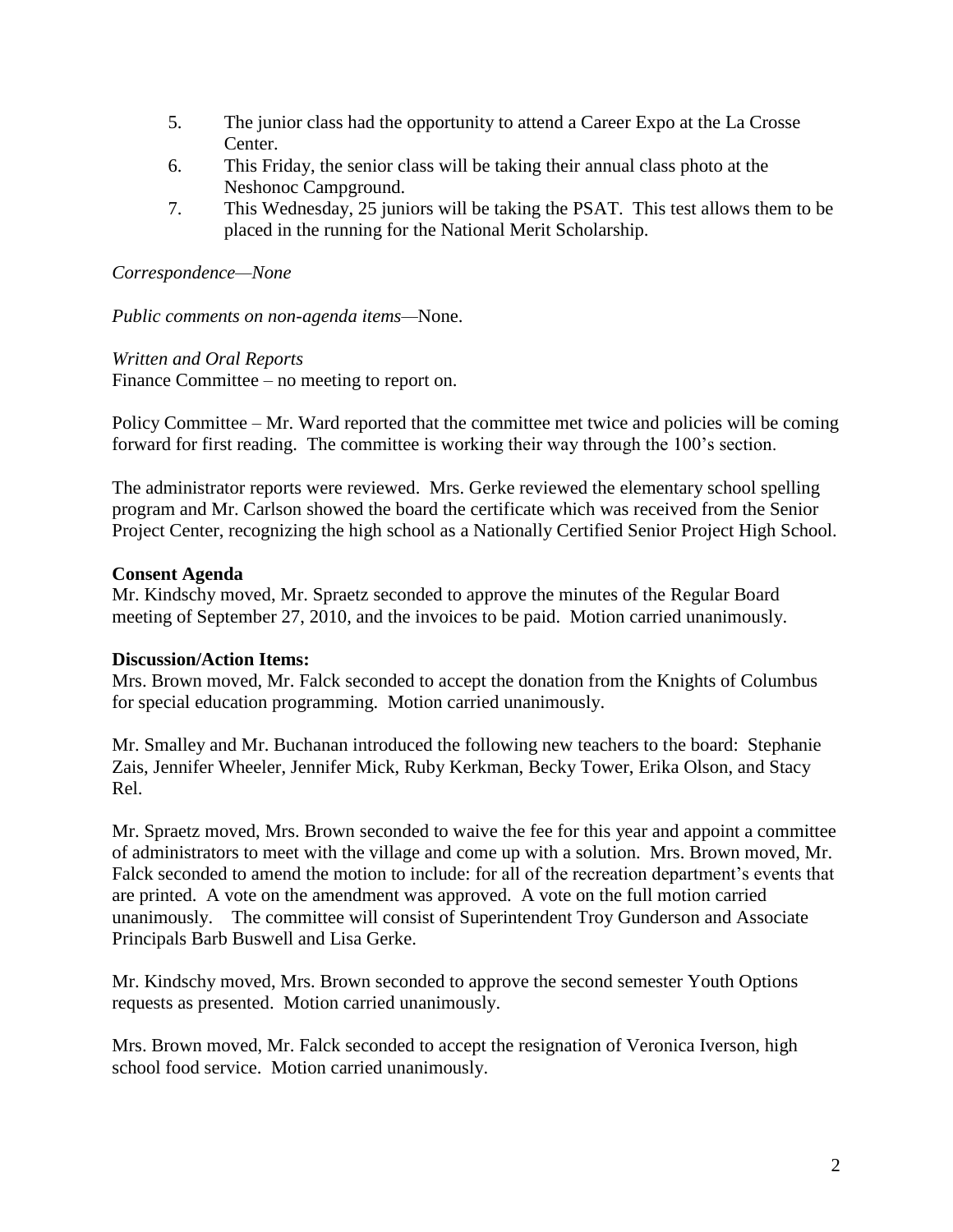Mr. Kindschy moved, Mr. Spraetz seconded to approve the middle school co-curricular recommendations: Charles Ihle, grade 6 unit leader; Terri Martinson, grade 7 unit leader, Nicole Friell, grade 8 unit leader; Stacy Spors, support services unit leader; Elle Nimm, encore unit leader; Tammy Bentzen and Rick Dobbs, Mathcounts; Nicole Friell and Jenny Morgan, yearbook; Jane Henricks, student council; Ellen Bice and Nicole Friell, forensics; Ryan Waldhart, band; Mardeana Glasel, assistant band; Elle Nimm, vocal; and Ryan Waldhart, jazz band. Motion carried unanimously.

Mr. Falck moved, Mr. Kindschy seconded to set the ground rules for the annual meeting as presented. Motion carried unanimously.

Mr. Kindschy and Mr. Spraetz will review the board grant applications and make recommendations for the next board meeting.

Mr. Kindschy moved, Mr. Falck seconded to approve a 2.5 hour middle school supervisory paraprofessional position. Motion carried unanimously.

Mr. Falck moved, Mr. Spraetz seconded to approve a 3 hour elementary school supervisory paraprofessional position. Motion carried unanimously.

Mrs. Brown moved, Mr. Kindschy seconded to eliminate the Personnel Committee, the G/T Ad Hoc Committee, and board representatives to the Staff Development/Curriculum, Technology, School Forest and Territorial Technical Advisory Committees. Motion carried unanimously.

Mr. Spraetz moved, Mrs. Brown seconded to approve for the first reading of policy #185 Board Committees. Motion carried unanimously.

Mr. Ward welcomes the motion for closed session: The Board will discuss, consider and, if appropriate, take action regarding superintendent expectations pursuant to Wis. Stats §19.85(1) (c) "Considering employment, promotion, compensation or performance evaluation data of any public employee over which the governmental body has jurisdiction or exercises responsibility."

Also, regarding litigation it is or is likely to be involved, pursuant to Wis. Stats. § 19.85(1)(g) for conferring with legal counsel for the District who is rendering oral or written advice concerning strategy to be adopted by the Board with respect to litigation in which it is or is likely to become involved.

Mr. Falck moved, Mrs. Brown seconded that the Board convene in closed session at 8:08 p.m. A roll vote was taken: Mr. Falck Aye, Mrs. Brown Aye, Mr. Spraetz Aye, Mr. Ward Aye, and Mr. Kindschy Aye. Motion carried unanimously.

# *Closed Session*

Mr. Kindschy moved, Mr. Spraetz seconded to reconvene into open session at 8:26 p.m.

*Open Session*